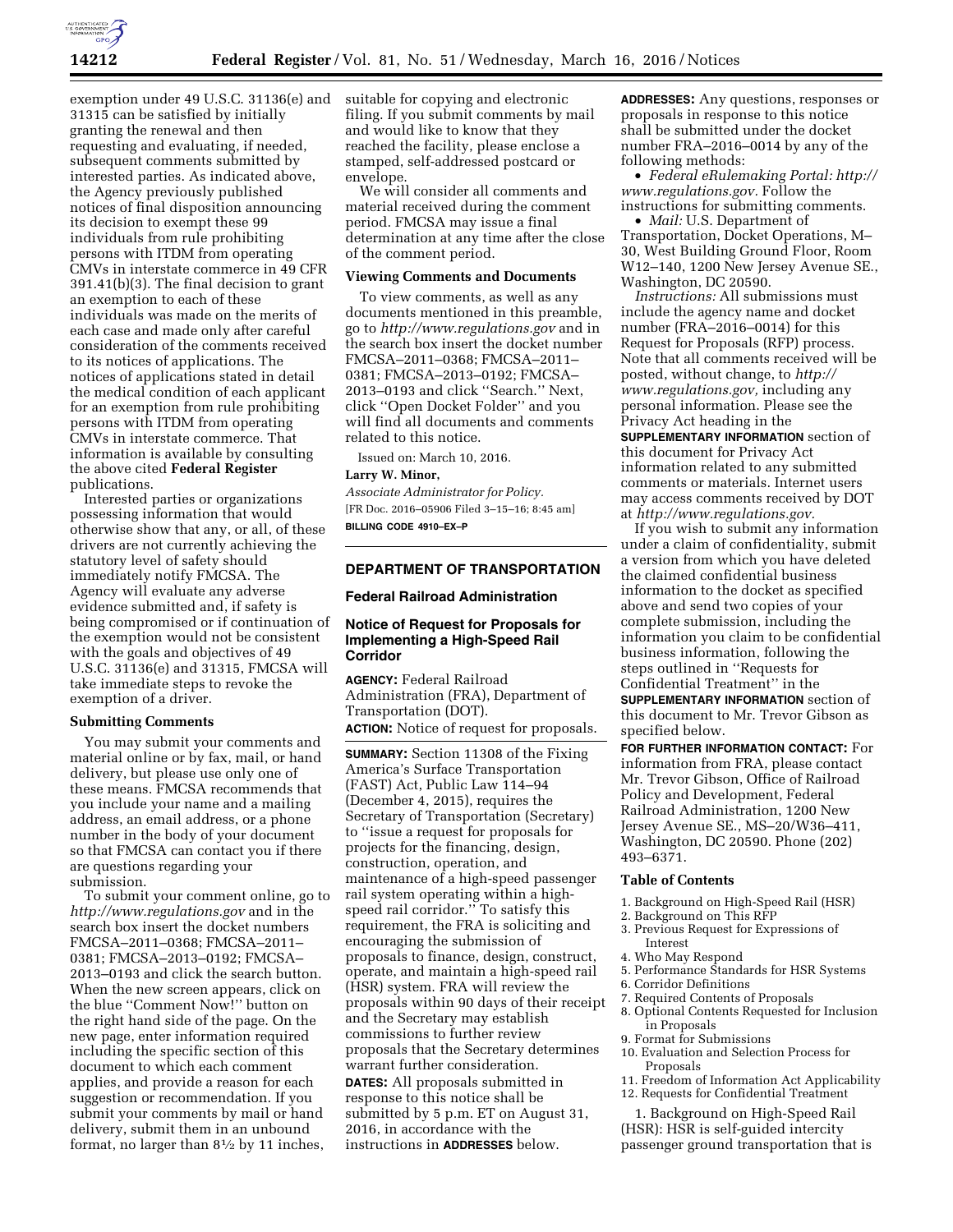time competitive with air and/or auto on a door-to-door basis for trips in the approximate range of 100 to 500 miles. A corridor is a natural grouping of metropolitan areas and markets that, by their proximity and configuration, lend themselves to efficient service by HSR.

America's population is estimated to increase by 70 million people, or more than 20 percent, by 2045 (U.S. Department of Transportation, Beyond Traffic 2045: Trends and Choices, 2015). The majority of this growth will be concentrated in the Nation's growing megaregions—densely populated, metropolitan areas with interlocking economies and shared transportation, environmental, and cultural resources. To maintain economic competitiveness and quality-of-life, the U.S. must have an interconnected and balanced transportation network that maximizes the benefits of every mode. Rail transportation will play a critical role in accommodating this growth and provide an alternative to the Nation's increasingly congested airports and highways. This request for proposals to finance, design, construct, operate, and maintain high-speed rail corridors will set the stage for job creation, sustainable economic competitiveness, a more resilient infrastructure, and a lasting prosperity.

2. Background on this RFP Section 11308 of the FAST Act, Public Law 114–94 (December 4, 2015), requires the Secretary of Transportation to ''issue a request for proposals for projects for the financing, design, construction, operation, and maintenance of a highspeed passenger rail system operating within a high-speed rail corridor.'' Potential corridors include, but are not limited to, the following:

- (A) Northeast Corridor;
- (B) California Corridor;
- (C) Pacific Northwest Corridor;
- (D) South Central Corridor;
- (E) Gulf Coast Corridor;
- (F) Chicago Hub Network;
- (G) Florida Corridor;
- (H) Southeast Corridor;
- (I) Keystone Corridor;
- (J) Empire Corridor; and
- (K) Northern New England Corridor.

The FAST Act prescribes that responses to this RFP will be considered by the Secretary and possibly by commissions representing affected and involved governors, mayors, freight railroads, transit authorities, labor organizations, and Amtrak. Based on the results of these reviews, proposals may be summarized in one or more reports to Congress, which will make recommendations for further action. FRA envisions this as the first phase of a qualification process that Congress

may follow with more specific actions regarding particular proposals in one or more corridors.

However, no Federal funding is associated with this provision and, in the FAST Act, Congress prohibited any Federal agency from taking subsequent actions to further ''implement, establish, facilitate, or otherwise act upon any proposals'' submitted under this RFP other than the actions described in this notice—without ''explicit statutory authority'' to be subsequently provided by Congress. Respondents to this RFP acknowledge, by virtue of their response, that the likelihood of future funding and implementation of the proposed projects covered by this notice is unknown, and that the Federal Government is not liable for any costs incurred preparing responses to this notice.

3. Previous Request for Expressions of Interest: Section 502 of the Passenger Rail Investment and Improvement Act of 2008, Public Law 110–432 (October 16, 2008), required a similar proposal process to the FAST Act provisions outlined in this notice. FRA published a request for expressions of interest in the **Federal Register** on December 16, 2008 (Vol. 73, No. 242, 76443–76448) requiring proposals to be submitted to FRA by September 14, 2009. The Secretary did not establish commissions to further consider any of the proposals submitted in 2009.

4. Who May Respond: Responses to this RFP are welcome from all sources. Section 11308 calls for comprehensive proposals that will address all the tasks necessary to implement HSR. Potential proposers are advised to verify, before committing resources to responding to this RFP, that they would be able to assemble a multi-disciplinary team that can plan, organize, finance, design, and construct a complete HSR system, as well as gain the support of the key public and private stakeholders, and successfully operate and maintain it on a long-term basis.

5. Performance Standards for HSR Systems: Section 11308 requires that the HSR proposals submitted in response to this RFP meet the following travel time performance standards:

(A) For the Northeast Corridor between New York and Washington: Proposed express service must link Pennsylvania Station, New York, with Union Station, Washington, with a reliable travel time of two hours; and

(B) For all other corridors with existing intercity passenger rail service, including the Northeast Corridor between New York and Boston: Existing minimum intercity rail scheduled service trip times (as shown in Amtrak's

published timetable in effect on January 11, 2016) between endpoints and all other main corridor city-pairs must be reduced by a minimum of 25 percent, and reliable service provided. If no service presently exists in the proposed corridor, the respondent will need to demonstrate that the proposed service will be reliable and time competitive with other modes of transportation in the corridor.

6. Corridor Definitions: Section 11308 identifies eleven potential high speed rail corridors but does not limit proposals to these corridors. The corridors listed in Section 11308 are defined as follows:

(A) ''Northeast Corridor'' between Washington, DC, Baltimore, MD, Wilmington, DE, Philadelphia, PA, Trenton, NJ, New York, NY, New Haven, CT, Providence, RI, and Boston, MA. Separate service standards apply north and south of New York City, see Performance Standards for HSR Systems, above;

(B) ''California Corridor'' connecting and between the San Francisco Bay Area, Sacramento, Los Angeles, and San Diego, CA;

(C) ''Pacific Northwest Corridor'' between Eugene and Portland, OR, Seattle, WA, and Vancouver, BC, Canada;

(D) ''South Central Corridor'' along three branches between Dallas/Fort Worth, TX and:

(1) Austin and San Antonio, TX;

- (2) Oklahoma City and Tulsa, OK; and
- (3) Texarkana and Little Rock, AR;
- (E) ''Gulf Coast Corridor'' along three

branches between New Orleans, LA and:

- (1) Birmingham, AL and Atlanta, GA;
- (2) Houston, TX; and
- (3) Mobile, AL;

(F) ''Chicago Hub Network'' along six routes between:

(1) Chicago, IL, Milwaukee, WI and Minneapolis-St. Paul, MN;

(2) Chicago, IL and Detroit, MI;

(3) Chicago, IL, Toledo and Cleveland, OH;

(4) Chicago, IL, Indianapolis, IN, and both Cincinnati, OH and Louisville, KY;

(5) Chicago, IL, St. Louis, MO and Kansas City, MO; and

(6) The transversal extension between Cleveland, Columbus, and Cincinnati,  $OH<sup>3</sup>$ 

(G) ''Florida Corridor'' between Miami, Orlando, and the Tampa Bay region, FL;

(H) ''Southeast Corridor'' along three branches between:

(1) Washington, DC, Richmond, VA, Raleigh, Greensboro and Charlotte, NC, Greenville, SC and Atlanta, GA;

(2) Raleigh, NC, Columbia, SC, Savannah, GA, Jacksonville, FL; and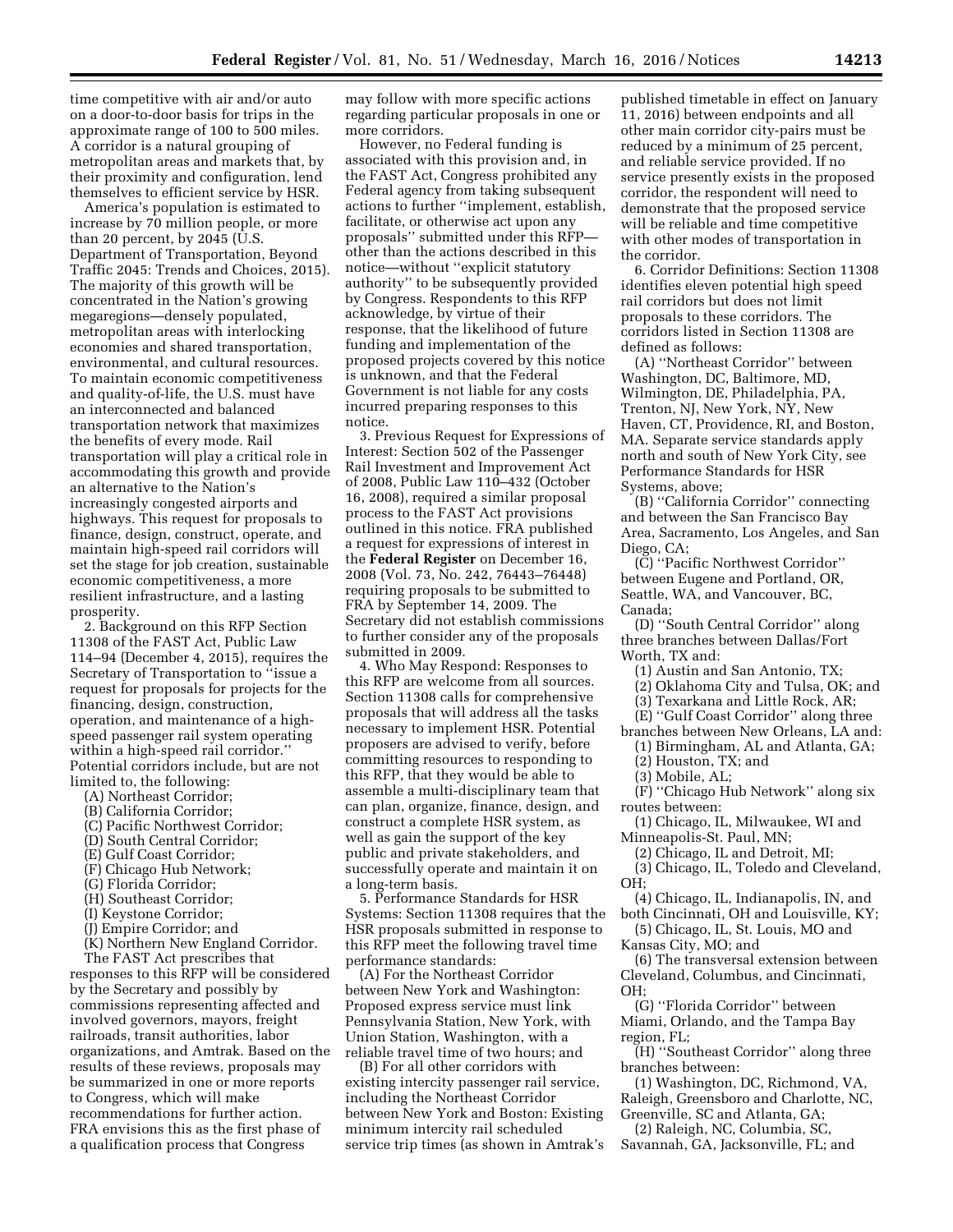(3) Atlanta, Macon, and Jesup, GA, thence either or both Savannah, GA and Jacksonville FL;

(I) ''Keystone Corridor'' between Philadelphia, Harrisburg, and Pittsburgh, PA, over the route of the former Pennsylvania Railroad;

(J) ''Empire Corridor'' between New York City, Albany and Buffalo, NY, over the route of the former New York Central Railroad; and

(K) ''Northern New England Corridor'' along three branches between Boston, MA and:

(1) Portland/Lewiston-Auburn, ME; (2) Concord, NH, Montpelier, VT, Montreal, QE, Canada; and

(3) Springfield, MA and to both New Haven, CT and Albany, NY; and

7. Required Contents of Proposals: Proposals in response to this RFP must include the following:

(A) The name(s) and qualifications of the person(s) submitting the proposal, and the names and qualifications of the lead entity and each member/entity of the team proposed to finance, design, construct, operate, and maintain the railroad, railroad equipment, and related facilities, stations, and infrastructure. Describe how such entities would be related to the lead entity;

(B) An executive summary, not to exceed 3 pages, of the proposed project concept, including:

(1) Markets served, including a concept map;

(2) Station locations;

(3) Trip times for major markets indicating that program performance standards will be met;

(4) Peak and average operating speeds of the train service;

(5) Proposed routes and alignments, noting the extent of new rights-of-way (ROW) and use of existing ROW, as well as a general discussion of how the intended reliability requirements will be achieved;

(6) Type of train equipment to be used, the maximum speed of that equipment, and any technologies used to meet trip time goals;

(7) Proposed organizational structure;

(8) Salient features of the intended operation as they may affect operating practices and unit costs;

(9) Total capital cost and expected contributions by Federal, state, and other public and private sources;

(C) The benefits to the public and the national transportation system, including an explanation of why the project is cost-effective and what advantages it offers over existing services. Provide a detailed technical description of the proposed project, including:

(1) Populations of markets served by each of the proposed stations;

(2) Existing intercity traffic (passengers, vehicle capacity, frequency) by mode;

(3) Proposed station locations and, for each, whether it is existing or new, and how it maximizes the use of existing infrastructure;

(4) How the project will facilitate convenient intermodal travel connections with other transportation services and systems;

(5) Trip time and fare comparisons among proposed services, existing rail services, if any, and competing modes for major city pairs;

(6) An operating plan with train service frequency, timetable, and information on intermodal connections;

(7) Annual ridership and revenue projections for 10 years with documentation of assumptions and methods;

(8) Operating costs with documentation of assumptions and methods;

(9) The impact of the project on highway and aviation congestion, energy consumption, pollutant emissions, land use and economic development;

(10) A description of how the design, construction, implementation, and operation of the proposed project will accommodate and allow for future growth of existing and projected intercity, commuter, and freight rail service;

(11) The impact of the proposed project on other intercity, commuter, and freight rail services;

(12) Proposed routes and alignments noting the extent of new ROW and use of existing ROW;

(13) Required infrastructure investments and improvements, including the feasibility of building new track and method for securing required ROW;

(14) How adverse impacts of the proposed project would be mitigated;

(15) The type and quantity of train equipment to be used, with technical specifications, such as consist, maximum speed, passenger capacity, energy consumption profile, acceleration and deceleration rates;

(16) Project capital costs for major categories of expenditures (track structures, tunnels, bridges, vehicles, stations, maintenance equipment and facilities, communication and control systems, and power systems), with documentation of assumptions and methods;

(17) How the proposed project would contribute to the development of a national HSR system;

(18) A detailed analysis of the methods and technologies for achieving the required reductions in trip times and the intended reliability standards; and

(19) Synopses and references for any past high-speed rail studies deemed relevant.

(D) Present a detailed financial plan for the proposed project, including:

(1) Projected annual operating revenues by year and sources;

(2) Estimates of annual operating costs by type of expenditure;

(3) Annual schedule of capital costs required both initially and in subsequent years to maintain a state-ofgood-repair and to recapitalize as necessary to sustain the initially proposed level of service or higher levels of service;

(4) Sources and descriptions of capital funds, including terms, conditions and expectation for return on equity;

(5) Credit assumptions including sources, guarantees, terms, maturity and special conditions;

(6) A description of the insurance program contemplated for construction and operation;

(7) A description of construction cost risk sharing and rationale for the proposed approach;

(8) A description of revenue and operating cost risk sharing and rationale for the proposed approach;

(9) Projected levels of private investment and sources thereof, including the identity of any person or entity that has made or is expected to make a commitment to provide or secure funding and the amount of such commitment;

(10) Projected funding for the full fair market compensation for any asset, property right or interest, or service acquired from, owned, or held by a private person or Federal entity that would be acquired, impaired, or diminished in value as a result of a project, except as otherwise agreed to by the private person or entity; and

(11) A projected financial statement for the proposed organization showing annual revenues, costs, investments, and debt service from project inception through construction, testing, and the first 20 years of operation;

(E) Describe the institutional framework and address other institutional issues, including:

(1) A project structure organization chart showing the proposer team and all the relationships among the public and private entities involved in the proposed project, a description of the relationships among the entities responsible for the financing, design, construction, operation and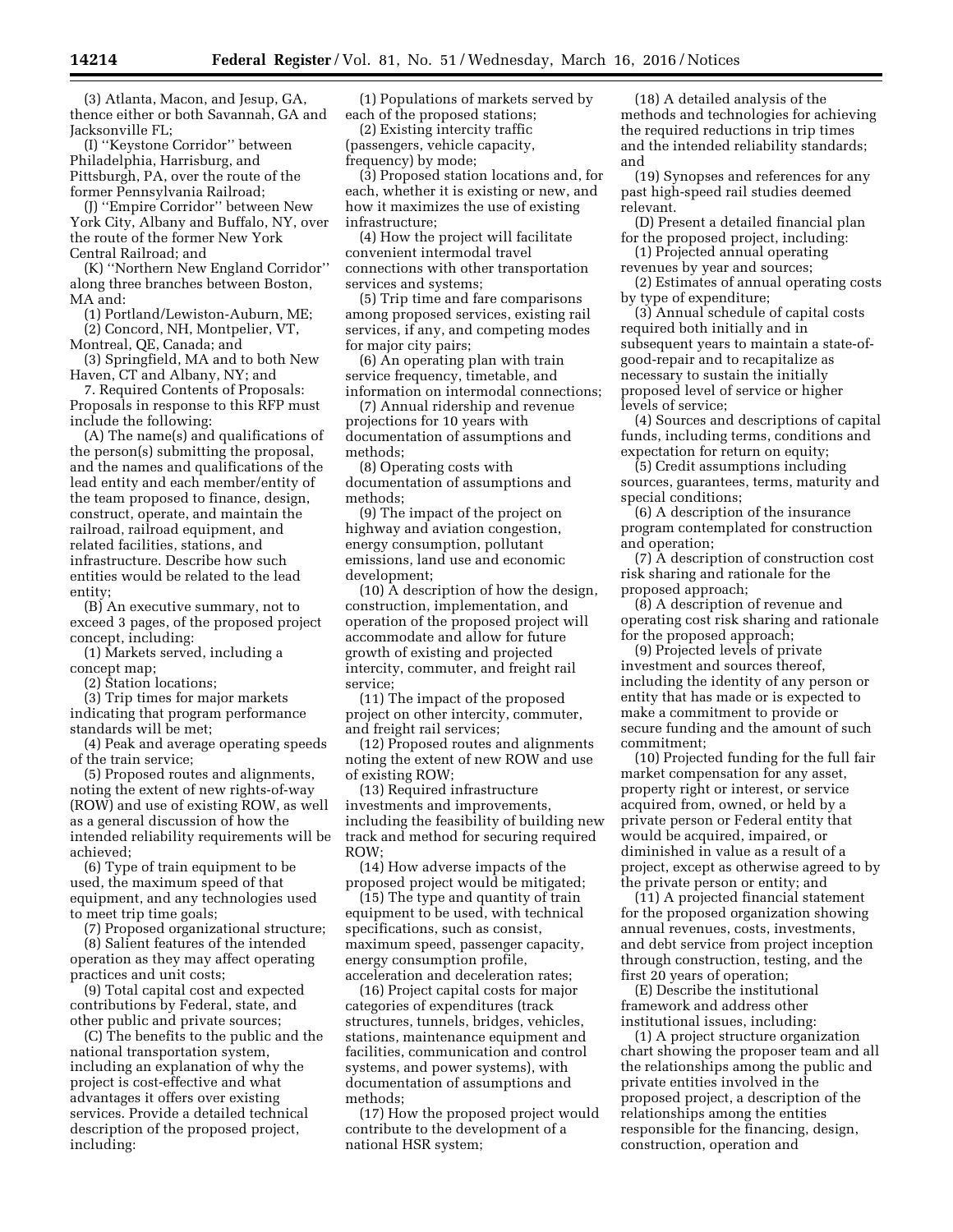maintenance of the proposed project (including their equity stakes), and the roles of other participants in the operational aspects of the proposed project;

(2) Any new entities required to be created and how they will be structured legally and financially;

(3) Integration of the proposed service with Amtrak, other HSR rail services, other intercity passenger systems, and local access/egress systems;

(4) The feasibility of gaining access to required ROW, the approach to track capacity including building new track, and any public and private agreements for facility access and the expected costs of each;

(5) Required governmental actions and approvals and the role of the state government(s) in implementing the proposal; and

(6) The relationship to state rail plans and programs or, if not already part of such plans or programs, a statement describing plans for integration into them;

(F) Identify legislative actions needed, if any, to facilitate all aspects of the proposed project, including:

(1) Required Federal, state, and/or local legislation to authorize and create a sponsoring entity for the proposed project, or to remove legal impediments to project implementation, or otherwise facilitate the proposed project;

(2) Required public funding commitments, Federal, state, and/or local; and

(3) Required to allow the project to benefit from government-sponsored credit assistance programs, such as the Railroad Rehabilitation and Improvement Financing program (45 U.S.C. 821 *et seq.*) and the Transportation Infrastructure Finance and Innovation Act program (23 U.S.C. 601 *et seq.*); and

(G) Describe how the proposed project will be implemented to comply with Federal, state and local laws, including but not limited to:

(1) Laws governing the rights and status of employees associated with the route and service, including those specified in Section 24405 of title 49 United States Code;

(2) Buy America, as specified in Section 24405 of title 49 United States Code;

(3) Rail safety and security laws, orders, and regulations governing HSR operations, including, but not limited to, the railroad safety provisions in Part 49 of the Code of Federal Regulations and the requirements of the FAST Act;

(4) Environmental laws and regulations and the status or any progress towards completion of required

documentation or actions under the National Environmental Policy Act (42 U.S.C. 4321 *et seq.*), the National Historic Preservation Act (16 U.S.C. 470 *et seq.*), Section 4(f) of the DOT Act (23 U.S.C. 138 and 49 U.S.C. 303), or other applicable Federal or state environmental impact assessment laws; and

(5) The Americans with Disabilities Act, as amended.

8. Optional Contents Requested for Inclusion in Proposals: In addition to the required contents, respondents are requested to provide, at their option, their perspectives on what type of contracting and financing strategies are most likely to facilitate successful HSR projects. FRA is particularly interested in perspectives that draw on prior experience with HSR projects. In responding to this RFP, please consider addressing the following:

(A) What type of contracting structure is likely to provide the most effective allocation of the risk and responsibility for each element of the project (design, construction, financing, operation and maintenance) between the private and public sectors?

(B) Should all of the project elements to be performed by the private sector be procured in a single procurement or separately (for example, separate procurements for civil works, the provision of systems and equipment, and long-term operations and maintenance of the system)?

(C) Should the project's financing rely on commercial ticket fares and other revenue generated directly by the facility to pay for all or any portion of the project's cost, and should the private partner assume the risk that these revenues will be sufficient to repay all or any portion of the project's financing?

(D) What role should public sector commitments play in financing the project or particular components of the project, and what type of public commitment would be most effective?

(E) What measures or commitments would be needed, including possible legislation, to provide and facilitate multi-year Federal commitments of any Federal financing needed for the project?

(F) What role should private equity play in financing the project or particular components of the project and how would terms and conditions affect public sector participation?

(G) Are there any key considerations that will encourage or dissuade private sector involvement in the financing, design, construction, and long-term operations and maintenance of HSR corridors?

(H) Should the commissions required by Section 11308 of the FAST Act be organized and their work structured in the same way for all corridors, and what structures and models should be considered to guide the commissions?

9. Format for Submissions: Each proposal shall be submitted according to the instructions in **ADDESSES** above. Text and graphic documents shall be submitted as either Microsoft Word or Adobe PDF documents, in Times New Roman, 12 point font, with 1-inch margins. Spreadsheets containing financial information shall be submitted as Microsoft Excel (or compatible) or Adobe PDF documents.

Each proposal should not exceed a maximum total of 50 pages, excluding appendices. Proposals should be organized by the following sections: cover page, proposer name(s) and contact information, executive summary, detailed technical description, detailed financial plan, institutional information, legislative actions, legal compliance issues, and appendices containing any spreadsheets, drawings, and tables. Optional content should be provided as an additional section not included in the page count. The executive summary should not exceed three (3) pages in length.

10. Evaluation and Selection Process for Proposals: FRA will evaluate each proposal in a phased process. Proposals will first be screened for completeness in responding to this RFP. Following this initial screening for completeness, proposals will undergo a review and selection process as outlined below.

*Selection Criteria:* The proposals will be assessed on the extent to which each satisfies the following selection factors:

(1) The project detailed in the proposal demonstrates the ability to achieve the specified reduction in minimum intercity rail service trip times and the intended reliability standards;

(2) The project detailed in the proposal is sufficiently credible to warrant further consideration, including containing pledges of the requisite public or private funding or financing contemplated in the proposal. Respondents whose financial plans do not provide adequate assurances as to the availability of their intended funding and financing sources will not advance to the commission stage of the RFP process;

(3) The project detailed in the proposal is likely to result in a positive impact on the Nation's transportation system;

(4) The project detailed in the proposal is cost-effective; and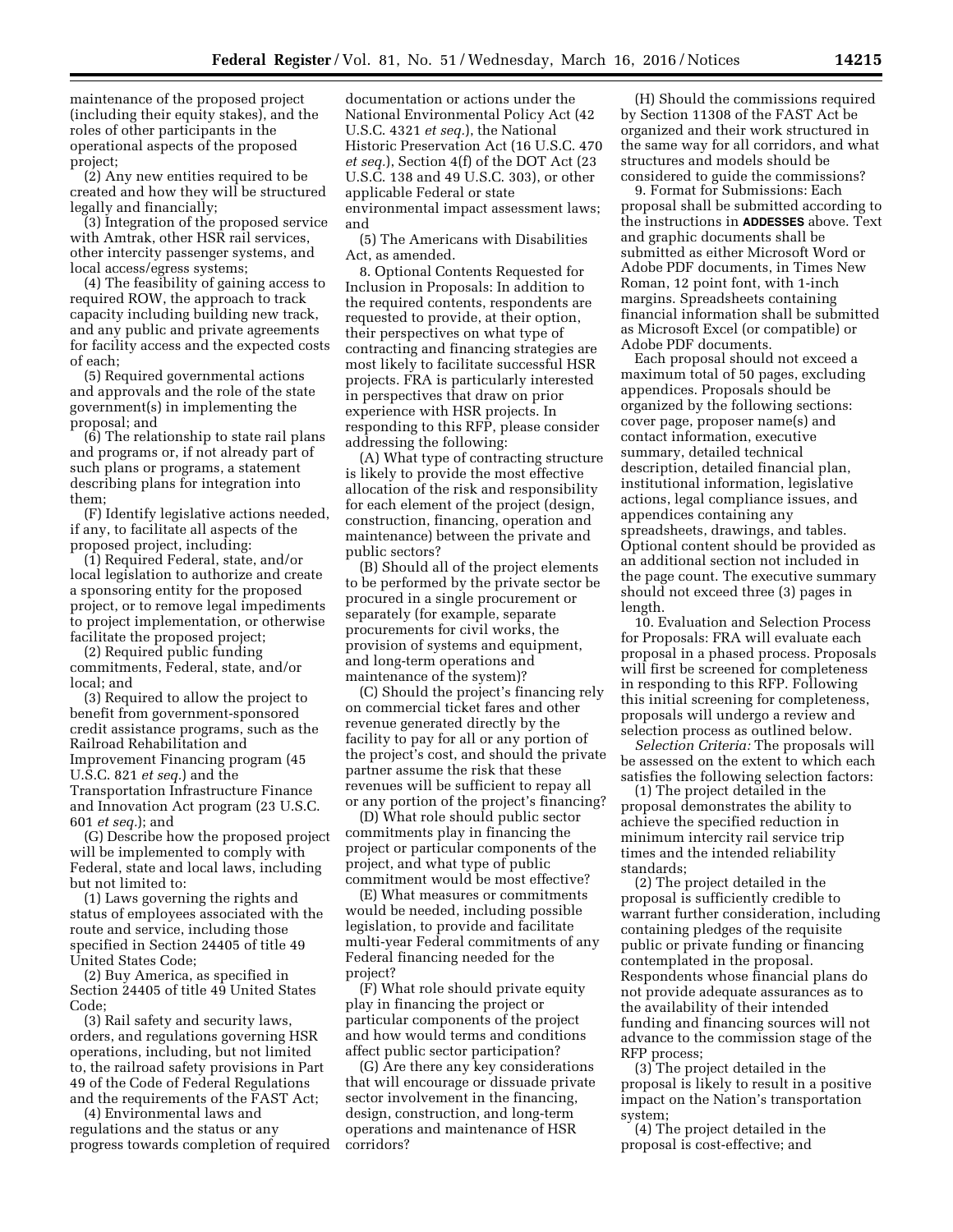(5) The project detailed in the proposal is in the public interest.

*Step 1—FRA Review Process:* Upon close of the RFP solicitation, FRA will evaluate each proposal and determine if it is complete and if there is evidence provided in the proposal that supports the conclusions, based on the Selection Criteria.

*Step 2—Sufficient Resource Certification Process:* The FAST Act requires the Secretary to certify to Congress that DOT has sufficient resources to undertake the program before any action is taken. The Secretary has sent a letter to the Committee on Commerce, Science, and Transportation of the Senate, and the Committee on Transportation and Infrastructure of the House of Representatives providing a conditional certification stating that DOT has the resources to issue the RFP and review proposals. Once all the proposals have gone through the FRA Review Process, the Secretary can determine the financial and personnel resources needed for the remainder of the program. This in turn will allow the Secretary to issue a final certification on the sufficiency of resources at the Department, or specify the resources that are necessary to complete the program. While the FAST Act authorizes funds to support the subsequent commission review process, no funds have been appropriated for this provision as of the date of this RFP.

*Step 3—Commission Review Process:*  If the Secretary determines that one or more proposals warrant further consideration and the Secretary issues a final certification on the sufficiency of resources to Congress, then the Secretary will establish a commission for each relevant corridor no later than 90 days after the receipt of the proposals. Commission members will include affected governors, mayors, freight railroads, transit authorities, and labor organizations, as well as Amtrak. The commission(s) will review the proposals forwarded by the Secretary and prepare a report to the Secretary making recommendations for further consideration.

*Step 4—Secretary Selection Process:*  Within 60 days of receipt of each commission's evaluation and recommendations, the Secretary will consider the commission report(s) and select proposals that: (1) demonstrate a high likelihood of providing substantial benefits to the public and the national transportation system; (2) are costeffective, considering public commitments necessary for implementation and operation; and (3) promise significant advantages over existing services operating in the same

HSR corridor. The Secretary will then submit one or more reports to Congress on the selected proposals.

Until Congress issues follow-up actions for selected proposals, no Federal agency may take any action to implement, establish, facilitate, or otherwise act upon any proposal submitted under Section 11308, other than those actions specifically authorized by that Section.

11. Freedom of Information Act Applicability: Documents submitted to the agency pursuant to this notice become agency records subject to the public access provisions of the Freedom of Information Act (FOIA) (5 U.S.C. 552). FOIA generally provides that any person has a right, enforceable in court, to obtain access to Federal agency records, except to the extent that such records (or portions of them) are protected from public disclosure by one of nine exemptions or by one of three special law enforcement record exclusions. The Department of Transportation's regulations implementing the FOIA are found at 49 CFR part 7. See the discussion later in this notice about the treatment of trade secrets and commercial or financial information obtained from a person that is privileged or confidential.

12. Requests for Confidential Treatment: FRA recognizes that proposals submitted to the agency pursuant to this notice may contain certain information that is or should be exempt from public release, principally because the information constitutes trade secrets or commercial or financial information obtained from a person that is privileged or confidential as provided for in FOIA exemption 4 (5 U.S.C. 552(b)(4)). The term ''trade secret'' has been fairly narrowly defined as a ''secret, commercially valuable plan, formula, process, or device that is used for the making, preparing, compounding, or processing of trade commodities and that can be said to be the end product of either innovation or substantial effort.'' *Public Citizen Health Research Group* v. *FDA,* 704 F.2d 1280, 1288 (D.C. Cir. 1983). FRA expects that there should be very limited, if any, need to submit trade secret information in connection with this notice. Commercial or financial information obtained from a person that is privileged or confidential and thus exempt from release under FOIA exemption 4 typically involves information for which the release is likely to cause substantial harm to the competitive position of the person from whom the information was obtained. *National Parks & Conservation Association* v. *Morton,* 498 F.2d 765, 770 (D.C. Cir. 1974). This is

a fairly restrictive standard and should serve to limit the volume of exempt material that might be submitted.

FRA also recognizes that the nature of the process established through Section 11308 of the FAST Act, with the potential involvement of a multimember commission that could be charged with reviewing proposals submitted pursuant to this notice, could present significant challenges managing any confidential information is submitted. Thus, respondents are encouraged to carefully review the applicable standards governing what constitutes trade secrets or confidential commercial or financial information and to limit the submission of such information to that specifically needed to respond to this notice.

A request for confidential treatment with respect to a document or portion thereof may be made in accordance with instructions in ADDRESSES above on the basis that the information is— (1) Exempt from the mandatory disclosure requirements of FOIA (5 U.S.C. 552); (2) Required to be held in confidence by 18 U.S.C. 1905; or (3) Otherwise exempt by law from public disclosure. Any document containing information for which confidential treatment is requested shall be accompanied at the time of filing by a detailed statement justifying non-disclosure and referring to the specific legal authority claimed for confidentiality. Any document containing any information for which confidential treatment is requested shall be marked ''CONFIDENTIAL'' or ''CONTAINS CONFIDENTIAL INFORMATION'' in bold letters. If confidentiality is requested for the entire document, or if it is claimed that non-confidential information in the document is not reasonably segregable from confidential information, the accompanying statement of justification shall so indicate and include support with specific legal authority. If confidentiality is requested for a portion of the document, then the person filing the document shall file, together with the document, a second copy of the document with the information for which confidential treatment is requested redacted. If the person filing a document, of which only a portion is requested to be held in confidence, does not submit a second copy of the document with the confidential information deleted, FRA may assume that there is no objection to public disclosure of the document in its entirety. FRA retains the right to make its own determination with regard to any claim of confidentiality. Notice of a decision by the FRA to deny a claim of confidentiality, in whole or in part, and